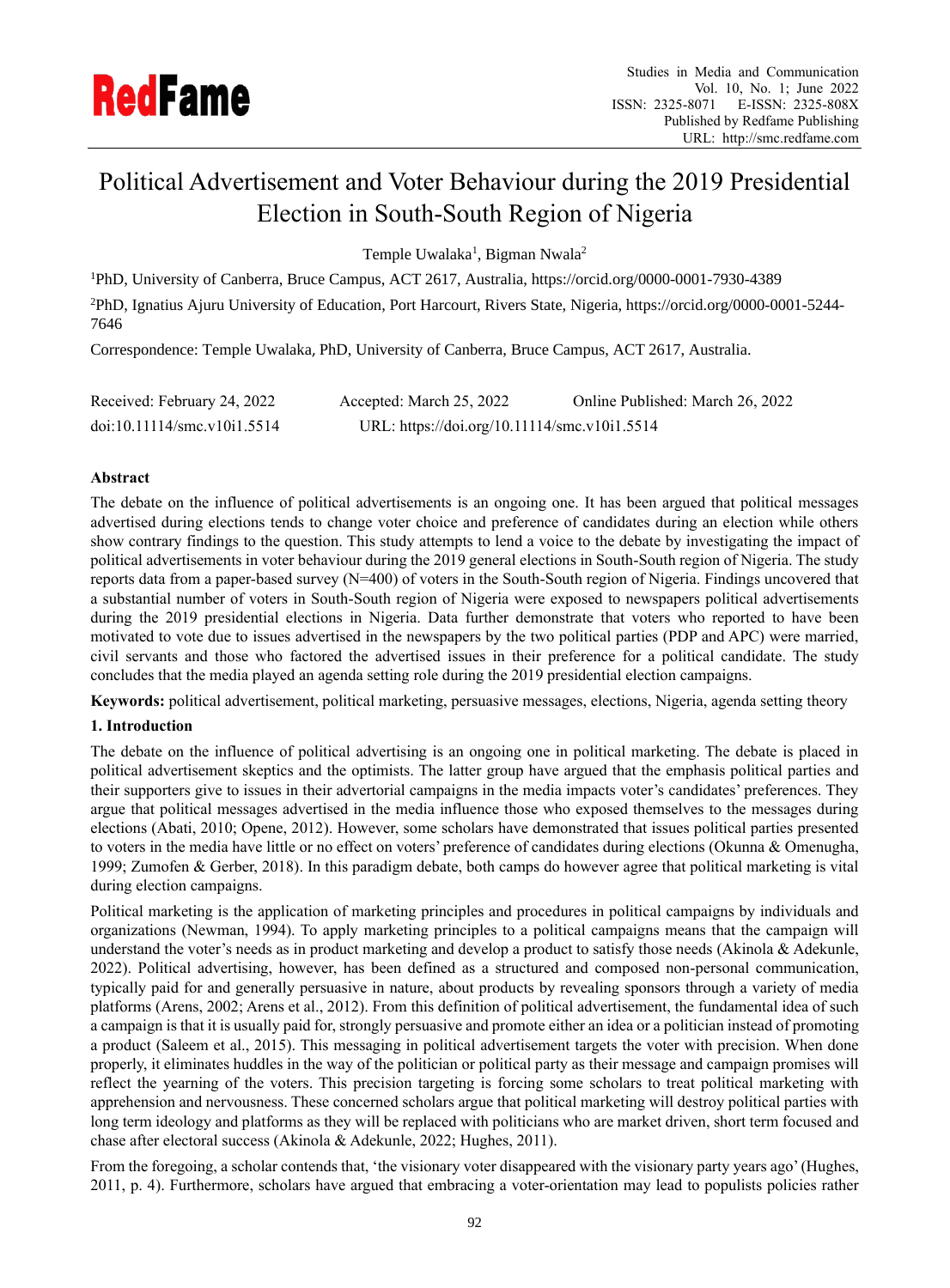than sensible programmes, and that marketisation of politics weakens the strikingness of elections and fosters ephemeral and non-policy matters (Butler & Collins, 1999; Hay, 2007). However, some other scholars believe that political marketing cannot be responsible for self-interested calculations, indignities and dishonesty associated with modern politics. Political marketing is suitable for politics to become more responsive to citizens' needs and demands, for that is the very essence of politics itself, and that political marketing has made consumers become more collectively powerful, co-creators of public policies rather than mere consumers (Lees-Marshment, 2003; Scammell, 2014).

A result from India revealed that social media buzz relating to political parties did not have a positive and significant effects on number of seats won during the 2014 Indian general elections (Safiullah et al., 2017). It has been noted that issues presented by political parties in their campaigns are consequential to voter preference as these political campaigns have effects on voters' candidates' choice (Lipsitz & Padilla, 2021; Passwaiter, 2020; Ridout et al., 2021). This means that political advertising is an indispensable agent of social change. For example, it has been stated that political branding strategy of the conservative party is related to their return to power in 2010 (Pich et al., 2016).

During the electioneering campaigns of the 2019 presidential election, the presidential candidates of the accredited political parties presented variegated messages to voters via different media platforms including newspapers. These candidates delineated robust promises that they will oversee if elected to the presidency. Such policies and promises include security (lives and property), job creation, improved infrastructure, improved economy, accountability, provision of welfare services, respect for the rule of law and protecting the constitution of the Federal Republic of Nigeria.

The South-South region of Nigeria was targeted through intensive political advertising to influence votes. This is not surprising given the strategic and resource importance of the region to the country. The South-South region heavily lean Peoples Democratic Party (PDP). However, the region has experienced an unfortunate legacy of hunger, high unemployment, environmental degradation, communal conflict, youth agitation and all forms of social insecurity (Shebbs & Njoku, 2016). This has resulted in the clamour for resource control, theft of oil facilities, kidnapping, robbery and other social vices (Shebbs & Njoku, 2016). Several Nigerian newspapers ran advertisements for the All Progressive Congress (APC) and the Peoples' Democratic Party (PDP) especially on the issues that affect the region. Issues such as war against corruption, economy, security, inadequate infrastructure, education, and lack of integrity were pushed through the newspaper advertisements among others over a period of four months in a bid to influence the voters in the region. These were seen as important and became the most discussed issues within the region. This study attempts to evaluate the success of these campaigns.

Although a good number of studies have attempted to evaluate the impact of political marketing and advertisement to voters' choice and preference, few studies have investigated this question in the political marketing scholarship in Nigeria. Majority of these studies found that exposure to political marketing was not a determining factor to voters' choice (Olujide et al., 2011). Fewer studies have even studied the 2019 general elections in Nigeria. Among these studies, only Akinola and Adekunle (2022) looked at the 2019 elections from political marketing perspective. Even they, reviewed if the election was voter-centric as they evaluated if the elections were market driven. However, they did not enquire about the influence of political advertisement to voter preference. This study will bridge that gap in the literature. The aim of this study is to investigate the impact of political advertisement in voter behaviour during the 2019 general elections in South-South, Nigeria.

## **2. Appraising Political Marketing**

Political marketing has been scorned by some scholars while other adjudged it as the best way forward for politics. While some scholars have argued that embracing a voter-orientation may lead to populists policies rather than sensible programmes, and that marketisation of politics weakens the conspicuousness of elections and nurtures transient and nonpolicy matters (Butler & Collins, 1999; Hay, 2007), others contend that political marketing is suitable for politics to become more responsive to citizens' needs and demand, as that is the very essence of politics itself, and that political marketing has made consumers become more collectively powerful, co-creators of public policies rather than mere consumers (Lees-Marshment, 2003; Scammell, 2014). It has been noted that there is no significant difference between the various forms of mass persuasion methods, though the terminology used may vary (Schleifer, 2014). For example, an analysis of the Psychological operations (PSYOP) campaign of the Islamic Organisation Hamas, against Israel in the past decade demonstrates that there is a striking similarity between propaganda and political marketing (Schleifer, 2014).

It has been stated that personal experience allowed the informants or voters to make sense of and argue against campaign messages, and that cynicism often guided participants to unpack the generic conventions of political advertising (Kjeldsen & Hess, 2021). Personal experience and cynicism enable participants to critically distance their emotions from their reading, watching, and listening to any political advertisement. This critical distancing reveals connections between rationality and emotionality through deliberative embedding, meaning that the emotional is understood in terms of and negotiated in relation to already established cognitive frameworks of information, opinions and cynical readings of the genre (Kjeldsen & Hess,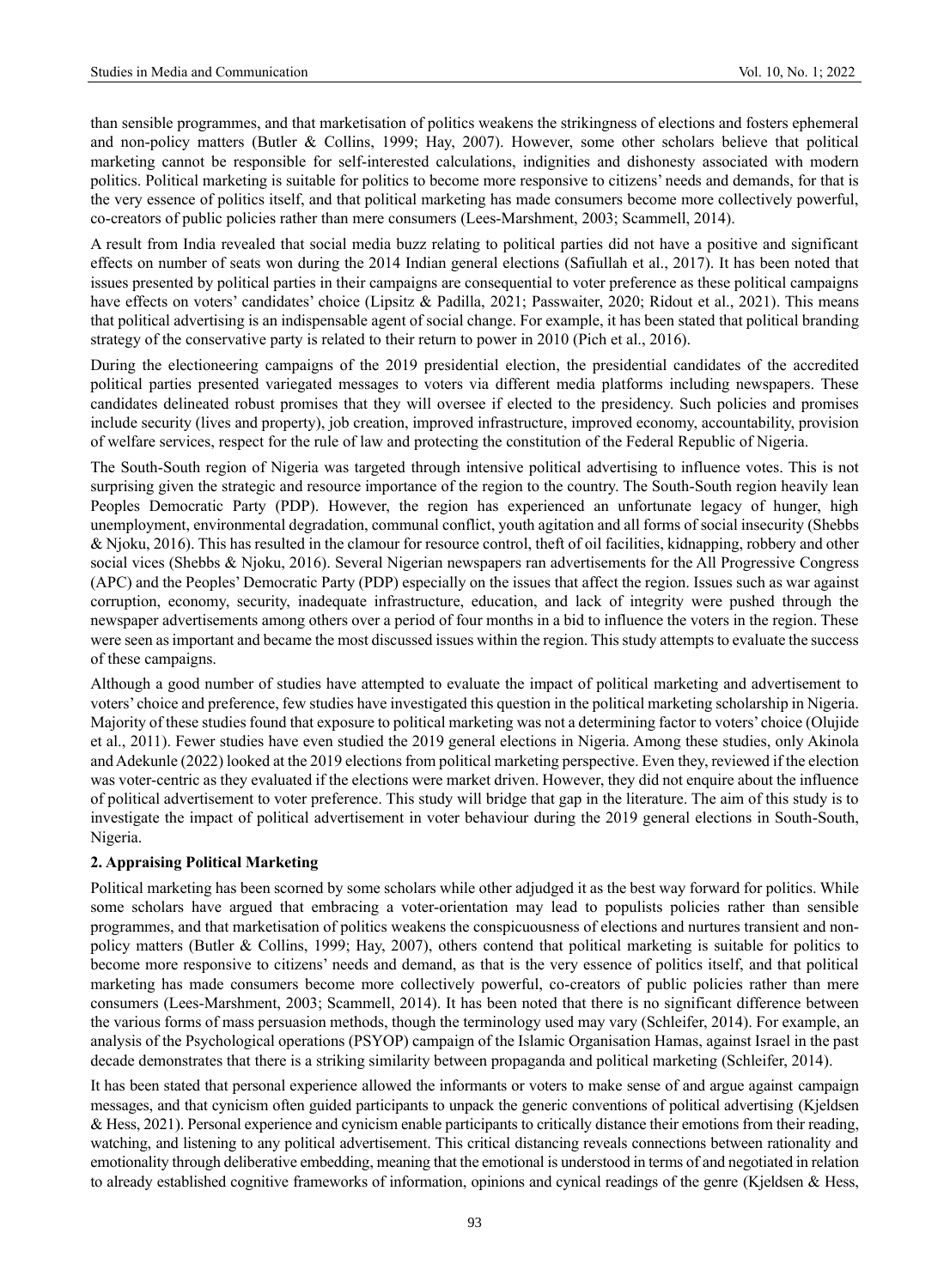2021). However, it is not the case in a climate of a broken political trusts. According to Andrei (2018), in a broken-trust climate, political advertisement is not a functional paradigm. This is because when public trust is gravitating towards zero, it is more and more difficult to involve political marketing methods and concepts such as political advertisement, because what one tries to say as a message is less credible and it is hard for a politician to convince people of goodwill (Andrei, 2018). Thus, without an authentic voter-politician exchange and relationship, political marketing is only a label and is contributing to a fake-show, a 'Potemkin style' political imagery, carboard politics or political entertainment (Andrei, 2018). The arguments here demonstrate that voters are smart and can tune out an emotional political advertisement and that voters will not indulge a politician of their attention when they distrust the politician.

Findings from some studies have shown that political marketing and advertisement are insignificant in voter persuasion. In their study that evaluated political advertisement and voter behaviour, Saleem et al. (2015) found that voter pre-existing support of a politician have strong association to deepening voter loyalty to their respective political parties in Pakistan. This result shows that political advertisement works more on the already converted and converts no further voter. They asserts that there is no association between advertisement exposure and voter behaviour change (Saleem et al., 2015). The voters are not changed according to the study from the political advertisement but rather, party loyalists deepen their support and loyalty to political parties due to increased political advertisement. Similarly, result from a recent study indicates a weak and flawed strategic use of celebrities in political advertisement where the celebrities are scarcely mentioned and depicted in a non-innovative, tradition fashion (Fernández-Gómez et al., 2021). This type of celebrity placement in political marketing fails to impact the candidacy of the political aspirants running the advertisement.

Findings from another study showed that implicit attitudes do not change primarily in response to political advertisement's emotional valence. However, implicit attitude improve in response to increased familiarity with the object such as the politician or political party (Ryan & Krupnikov, 2021). The study like Kjeldsen and Hess (2021) revealed that emotional political advertisements do not influence voters decision making during elections but that personal experience and increased familiarity do impact how voters react to political candidates. This implies that political aspirants need to work on their interpersonal selling points than the mass mediated action that they attempt to initiate via political advertisement.

In detailing how candidates conduct political marketing, study showed that candidates benefitting from a comparative advantage (incumbent and front runners) tend to rely on enthusiasm appeals more than fear in their political advertisements while more extreme candidates, and competitive political races adopt fear in the political advertisements and foster fear in the community than embrace enthusiasm in the political advertisements (Nai & Maier, 2021). In Czech Republic, finding shows that podcasts present opportunities for relationship building between the citizens and their political representative (Tranová & Veneti, 2021). According to their result, the relationship that is forged between the politician and their voters via podcasts are real and translates to positive voter behaviour change during election. Using political relationship marketing theory, the study argues that authenticity, conversational dynamism, and a carefully curated personalisation of the communication that the podcasts provided created a sense of attachment and belonging between the politicians and the voters. This finding relates to other results discussed above. The central theme of many of the studies (Andrei, 2018; Kjeldsen & Hess, 2021; Ryan & Krupnikov, 2021; Saleem et al., 2015) is one of interpersonal abilities of the politician rather than the grandeur of his or her political advertisements. This shows that interpersonal relationship is significant to how voters perceive political aspirants and politicians.

It has been argued that while development of marketisation and professionalisation of campaigns of political parties in the Western established democratic countries, it seems likely to transform political system and democracy of such countries (Ahmad, 2021; Lees-Marshment, 2003). However, within the specific context of the emerging democratic countries, it seems the quality of democracy, and type of democratic system established by leaders of political parties in such countries that will likely determine such development (Ahmad, 2021). In emerging democracies, the establishment of democratic political party, government, media and election systems propel marketisation and professionalisation (Ahmad, 2021). This is why it is often argued that without a vibrant press and free flow of information, that government cannot fully function to its full potential and that free press is vital to the growth of democracy in emerging democracies (Bappayo et al., 2021).

Earlier studies also had mixed results. For example, in their study on the effect of the mass media on people's voting decisions and behaviour, Lazarsfeld et al. (1944) found that the mass media had little or no direct effect in changing voters' attitudes, decisions and behaviour and that the main effect of the mass media was to reinforce the existing attitudes of the voters. They also noted that the very few people who changed their attitudes and decision during an election did so as a result of influence of opinion from leaders during interpersonal communication, rather than as a result of direct persuasion by the mass media. This result from a legacy study correlates to findings of contemporary studies in political marketing. It shows that interpersonal relationship and communication contributes more to voter behaviour than political advertisements. To understand this further, an effort will be made to review the influence of political advertisement regarding behaviour change in Nigeria.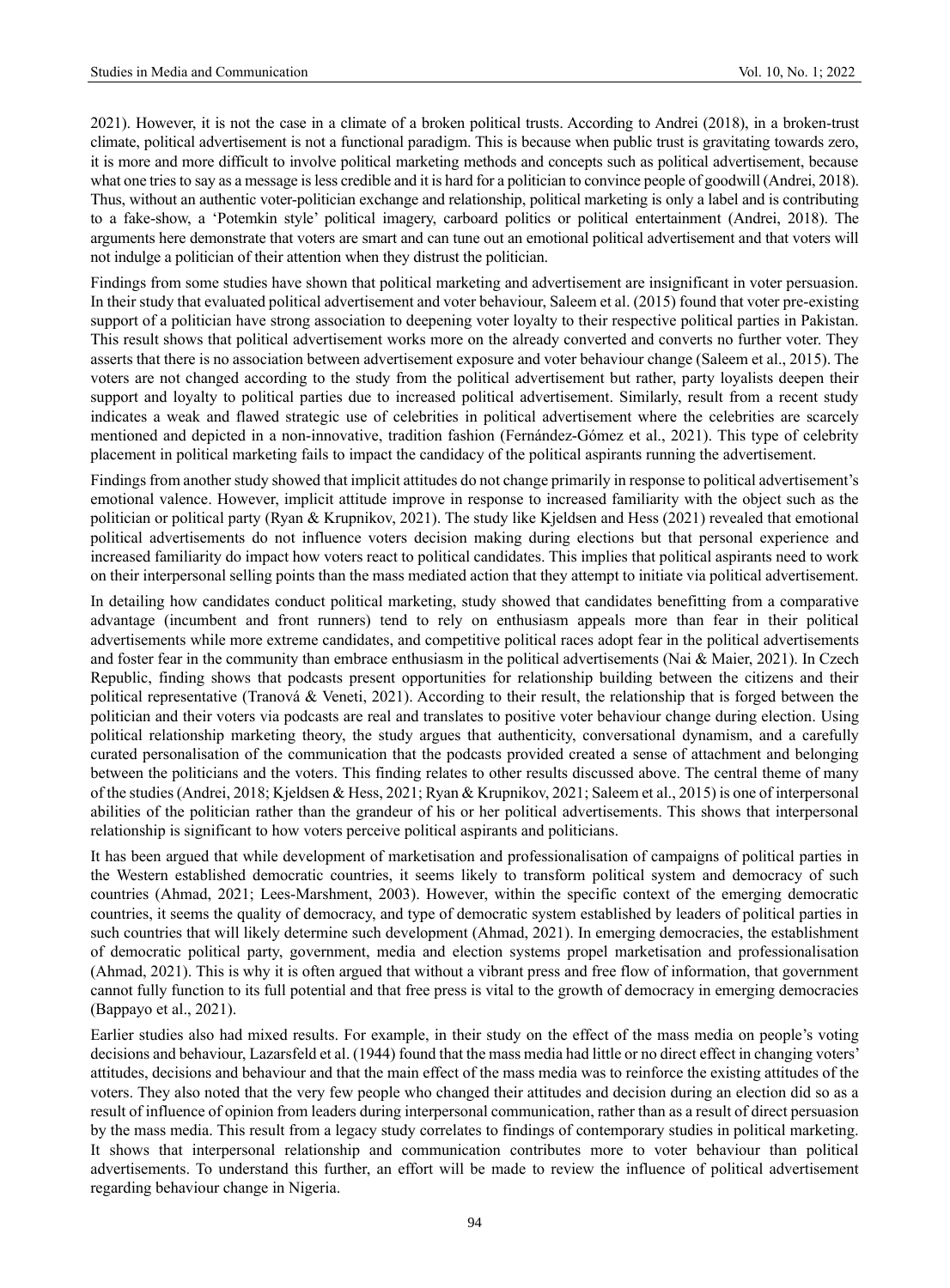# *2.1 Political Advertising in Nigeria: Influence and Behaviour Change*

In all elections, issues emerge that set the tone and sometimes lead to the outcome of the election. Some of these issues motivate or influence voters in their decision making regarding who they will vote for in the election. Consequently, the promises and policies that political aspirants and their political parties adopt and present to voters arguably determine the outcome of the elections. During the 2019 election campaigns in Nigeria, the issues that emerged were insecurity, weak economy, unemployment, corruption, dilapidated infrastructure, and lack of rule of law. The two major political parties in Nigeria, the APC, and the PDP as well as other political parties in Nigeria, presented their claims, counter claims, manifestos, and policy approaches. They promised and highlighted how they will fix the country in both their campaign stops and in political advertisements. All these were done to win voters to their side and for the voters to support their party and her candidates in the voting booth.

The question about the impact of political advertisement on voter preference remains unresolved. Duru (2021) stated that new media political campaigns did not influence the electoral behaviour and voting pattern of electorate in Imo State, Nigeria during the 2019 governorship election. Results also shows that the 2019 presidential election was extremely monetised, violent, fraught with all manners of electoral misconducts that are antithetical to principles and practices of political marketing (Akinola & Adekunle, 2022). Political advertising is a marketing strategy employed by communication experts to sell the candidate or party to the voters. Political advertising draws from gaining attention of the voters, through the various mass media with the main aim of creating awareness about a party's candidate in order to influence voters (Okpara et al., 2016). Scholars (Adanlawo & Reddy, 2020; Nwosu, 2003; Okpara et al., 2016) conceptualise political advertising by narrowing it to the use of media by political party's candidate to increase voter exposure about the party and candidate. Political advertising is a form of campaign used by candidates contesting for a public office to reach and influence voter.

Some scholars have argued that political advertising in electoral campaigns are marketing actions employed to get the attention and influence voters in elections (Akinola & Adekunle, 2022). They explain that it enables parties and their candidates to know how to allocate their resources and develop better knowledge on how and why voters make their decisions and preferences. One can therefore, aver that the central focus of political advertising is the marketing of ideas, motivating voters to guide their choices and influence their attitudes, including political ideologies. Owuamalam (2014) describes political advertising based on nomenclature of the message or content. He sees advertisement messages whose content is political and presented to influence voters' behaviour through its persuasive impact. Okwechime (2015) corroborates the forgoing when he contended that political advertising is a tool of political campaign which is widely viewed as a product of the electronic age communication aimed at influencing voters.

In their study the examined the extent of political advertisement on voters' choice of candidate during the 2015 governorship election in Imo State, Nigeria, Okpara et al. (2016) found that there was a significant relationship between voters' exposure to political advertisement and voters' choice of candidate. Their result revealed a strong evidence that political exposure to political advertisements leads to voters' choice of political candidates (Okpara et al., 2016). Their result reflects findings from other studies. For instance, their findings showed that political advertisements have significant effect on the electorates (Olujide et al., 2011). They also discovered that voters informed voting decision was significantly attributed to different style by which political advertising were presented.

In a quantitative study that investigated the influence of political advertising on voters' endorsement in the 2015 general elections in Ondo State, Nigeria (N=400), Felix and Olakunle (2017) revealed that political advertisement did not stimulate voters to cast their votes in the 2015 general elections in Ondo State. According to them, this was because the electorates were not influenced at all by political campaign advertisements. This result is contrary to findings from other studies (Okpara et al., 2016; Olujide et al., 2011). These studies unlike Felix and Olakunle (2017) found strong evidence of exposure to political advertising and voters' choice of candidate. Felix and Olakunle (2017) found that political advertising has no significant effects on the electorate and that political advertisement was not a determining factor that made voters cast their votes as majority of the voters were not motivated by the political advertisements throughout the period of the elections. So, the advertisement message made little or no impact on voters. While the results of these studies are mixed with many of the results leaning towards no impact of political marketing to voter change in behaviour, the current study is conducted to add a voice in the literature particularly as it concerns South-South region of Nigeria.

## **3. Theoretical Framework**

## *3.1 The Agenda-setting Theory*

One of the theoretical underpinnings of this study is the agenda-setting function of the press. This was propounded by McCombs and his colleagues (McCombs, 1977; McCombs & Shaw, 1972; McCombs et al., 2013, 2014). In their seminal study, they argued that the media in choosing and displaying news, editors, newsroom staff, and broadcasters play an important part in shaping political reality (McCombs & Shaw, 1972, p. 176). They further stated that readers learn not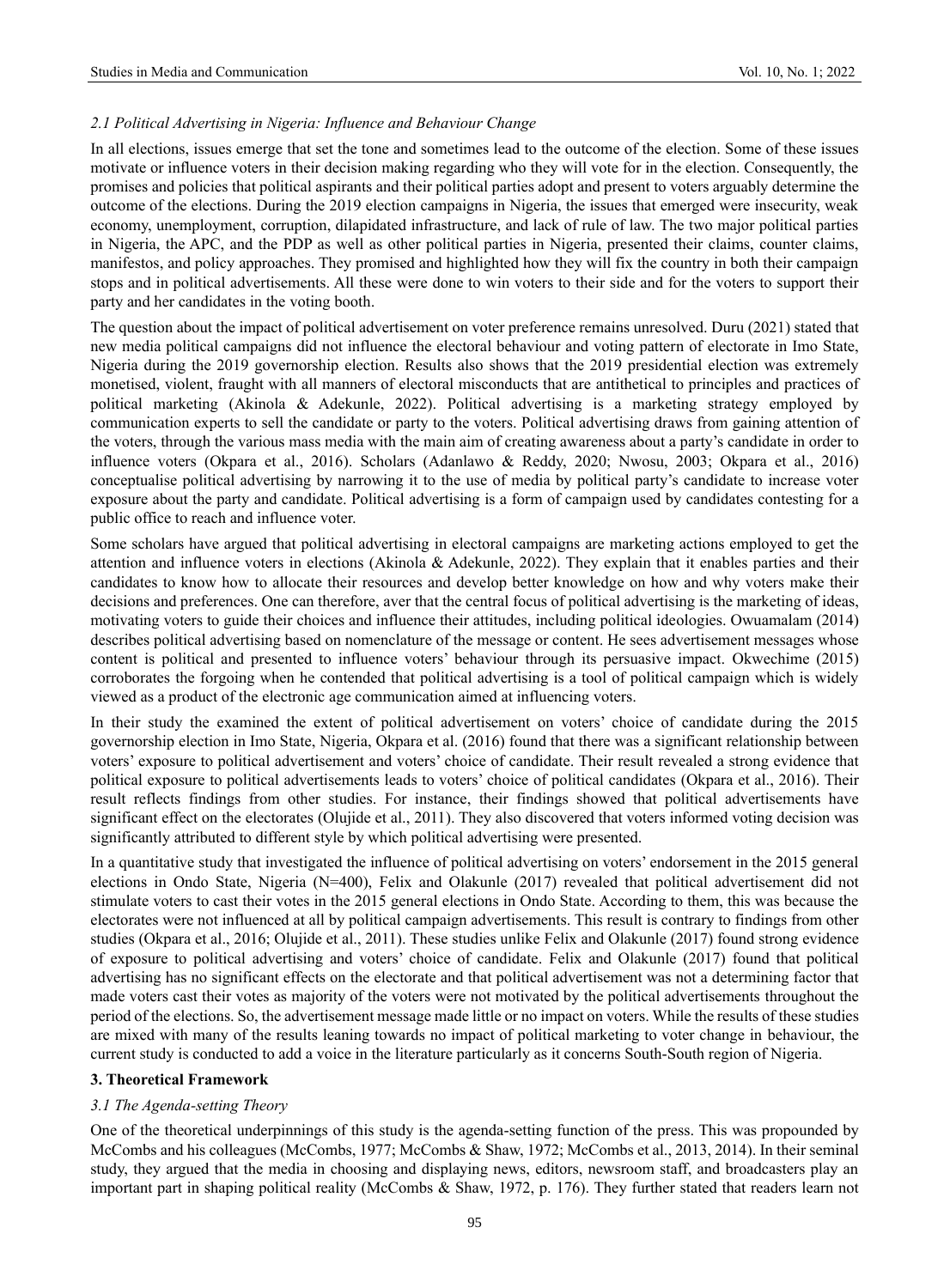only about a given issue, but also how much importance to attach to that issue from the amount of information in a news story and position (McCombs & Shaw, 1972, p. 176). They also noted that while the media do not tell people what to think, that they tell them what to think about by determining the issues and the organisations that will be put on the public agenda for discussions (McCombs, 1977; McCombs & Shaw, 1972). As part of their review of the theory, they pointed out the need for orientation (NFO) in the psychology of agenda setting. Need for orientation is the combination of relevance and uncertainty, such that low levels of relevance led directly to low levels of NFO, a high level of relevance coupled with low uncertainty led to moderate levels of NFO, and a high level of relevance coupled with low uncertainty led to high levels of NFO (McCombs et al., 2014, p. 784).

In their study, Wanta and Alkazemi (2017) classified agenda-setting as media effect process that leads to what are perceived as the most important problems and issues facing the society. Agenda-setting implies that the mass media predetermine what issues are regarded as important at a given time in a given society (Ogbonna, 2016; Oni et al., 2014). The media are said to have set agenda for the voters in South- South region during presidential election. This is because the issues advertised about the political parties and their candidates are the same issues that were burning and generating public discourse in South-South communities during the election. These issues include fight against corruption, improvement in economy, insecurity, and unemployment in the country. The voters discussed these issues without minding whether they influenced their decision or not.

Voters seem to have paid attention to issues APC and PDP emphasised in newspaper advertisements about 2019 presidential election in Nigeria, take the issues very importance and subsequently form opinion on the candidate to vote for. South-South voters may have powers over their thoughts and decision patterns on which candidate to voter for but the mass media particularly newspapers provide them with issues that would guide their thoughts and perceptions. Voters during elections are always curious about those that would represent them, and that was the case for voters from the South-South region of Nigeria. The resource control agitation, security challenges, economic situation, corruption, and decay in education which were the burning issues in the region during the election were equally presented in the newspaper advertisements by APC and PDP.

## *3.2 Yale's Persuasive Theory*

This is the other theory that underpins this study. This theory deals with the change of attitude in response to persuasive messages. Yale's attitude change theory is the social psychology study of the condition under which people are most likely to change their attitudes in response to persuasive message (Osatuyi et al., 2022; Sun et al., 2022; Tormala & Rucker, 2022). The theory is propounded in Yale University by Hovland and his colleagues in 1953 (Hovland et al., 1953) The idea of the psychological theorists was to fundamentally test the variables that might influence comprehension, acceptance and retention of persuasive messages. For example, when a persuasive message is presented by an untrustworthy source, it tends to be discounted by the audience so that immediately after the exposure, there is little or no attitude change, and then after several weeks, the source is no longer associated with the issue in the mind of the audience and this hampers positive behaviour change (Hovland et al., 1953; Osatuyi et al., 2022). According to the theorists, there are three factors that can affect how likely a change of attitude can occur through persuasive messages: the source, the message and audience (Hovland et al., 1953).

This theory posit that the source needs to be trusted by the audience, and the messages emphasised and audience willing and interested in the message. In the case of the 2019 presidential election, the messages were compelling as they spoke to the underlying angst of the people of South-South region in Nigeria. The political parties are strong in the region especially PDP. The audience as people of South-South has continuously sought good infrastructure, resource control, true federalism among many other demands.

## **4. Research Questions**

Many studies have tried to evaluate the impact of political marketing and advertisement to voters' choice and preference. Their results are mixed with many of those studies arguing that there is no significant relationship between political advertisement exposure and voter preference during elections. Few studies have investigated this question in the political marketing scholarship in Nigeria. Majority of these studies found that exposure to political marketing was not a determining factor to voters' choice (Olujide et al., 2011). Fewer studies have even studied the 2019 general elections in Nigeria. Among these studies, only Akinola and Adekunle (2022) looked at the 2019 elections from political marketing perspective. Even they, reviewed if the election was voter-centric as they evaluated if the elections was market driven. However, they did not enquire about the influence of political advertisement to voter preference. This study will close this gap in the literature. The objective of this study is to investigate the impact of political advertisement in voter behaviour during the 2019 general elections in South-South, Nigeria.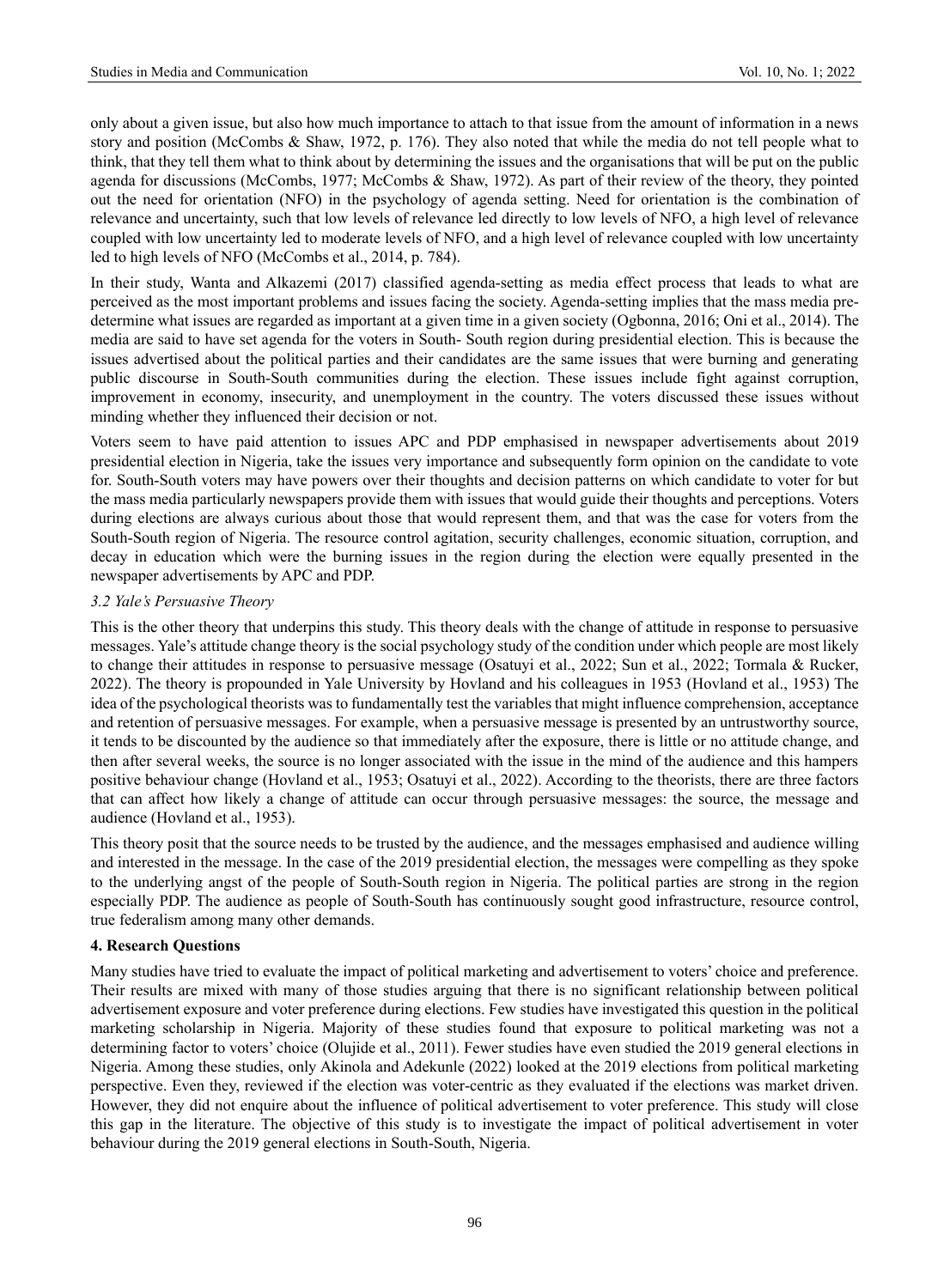The study attempts to answer the following research questions:

- 1. To what extent did the issues outlined in the newspaper advertisements by APC and PDP influence voters' decision in the 2019 president election in South-South region of Nigeria?
- 2. What is the degree of voter exposure to the issues raised in the newspaper advertisement campaigns of APC and PDP during 2019 presidential election in South-South region of Nigeria?

#### **5. Methodology**

A survey of voters in South-South region of Nigeria was taken. A multi-staged sampling technique was adopted for this study. This sampling technique was used in this study because of the large number of the study population. In a cluster sampling technique, the State can be divided into districts, country or zip code area and groups of people can be selected from each area (Bryman, 2016). In this study, voters in South-South region of Nigeria during the 2019 presidential election were surveyed. The South-South region of Nigeria has six States: Akwa –Ibom, Bayelsa, Cross River, Delta, Edo, and Rivers. It has a total of 18 senatorial districts, three for each state. Each senatorial district has several Local Government Areas

Bayelsa and Rivers States were purposively selected for this study. Bayelsa and Rivers States have six senatorial districts and 31 local government areas, out of which four Senatorial districts and nine local government areas were selected. Three Local Government Areas Kolokkuma/Opokoma, Yenagoa and Ekeremor from Bayelsa State were selected as well as six Local Government Areas from Rivers Sate: Obio/Akpor, Ikwerre, Etche, Omuma, Tai, Eleme and Oyibo. The selection was based on the distribution of the population of the study. The nine Local Government Areas have 268 Wards. Out of these 268 Wards, a total of 108 Wards were selected. The 108 Wards selected have a total of 1,523 Units. Two hundred Units out of the 1,523 were selected. Since it is not easy to obtain the exact population of the Units in the Local Government Areas, the sample size (400) was divided by 200 units in the wards of the various Local Government Areas selected. This gave the researchers a sample of two persons per Unit.

The questionnaire was conducted in English and on paper instruments. It required 25 minutes to complete and consisted of 40 mandatory questions. The survey consisted of five sections, including general information, exposure to newspaper advertisements during the 2019 elections, extent of exposure to issues advertised in the newspapers, issues advertised in the newspapers by APC and PDP as motivation for voter decision, and issues advertised in the newspapers by PDP and APC as a factor for candidate preference at the polls. Common method variance was reduced by mixing positive and negatively worded items in the questionnaire (Uwalaka, 2019). The negatively worded items were re-coded during the data coding period to make constructs symmetric, and this procedure satisfied the statistical contention of common methods bias variance (Uwalaka, 2017, 2021; Uwalaka et al., 2018).

Outside descriptive statistics, a multiple regression analysis was conducted to analyze how well issues advertised in the newspapers by PDP and APC impact voter motivation during the 2019 presidential election in South-South geopolitical zone in Nigeria. Age, gender, marital status, and occupation were measured as categorical variables where the numbers assigned to them was indicative and not for analytic power. Exposure to newspaper advertisements during the 2019 elections was measured dichotomously were  $1 =$  exposure to newspaper advertisements and  $0 =$  no exposure to newspaper advertisement, extent of exposure to issues advertised in the newspapers, issues advertised in the newspapers by APC and PDP as motivation for voter decision, and issues advertised in the newspapers by PDP and APC as a factor for candidate preference at the polls were all measured using Likert Scale where 1 = strongly disagree to 5 = strongly agree.

#### **6. Results**

As shown in Table 1, participants between the ages of 36 to 45 (40%) and 18 to 25 (37%) participated more in the study than other age brackets. Female participants were slightly in the majority as about 52% (198) of the participants in the study were female while 48% (181) were male. Civil or public servant (49%) participated more in study than privately employed workers (20%), students (18%), and the unemployed (13%).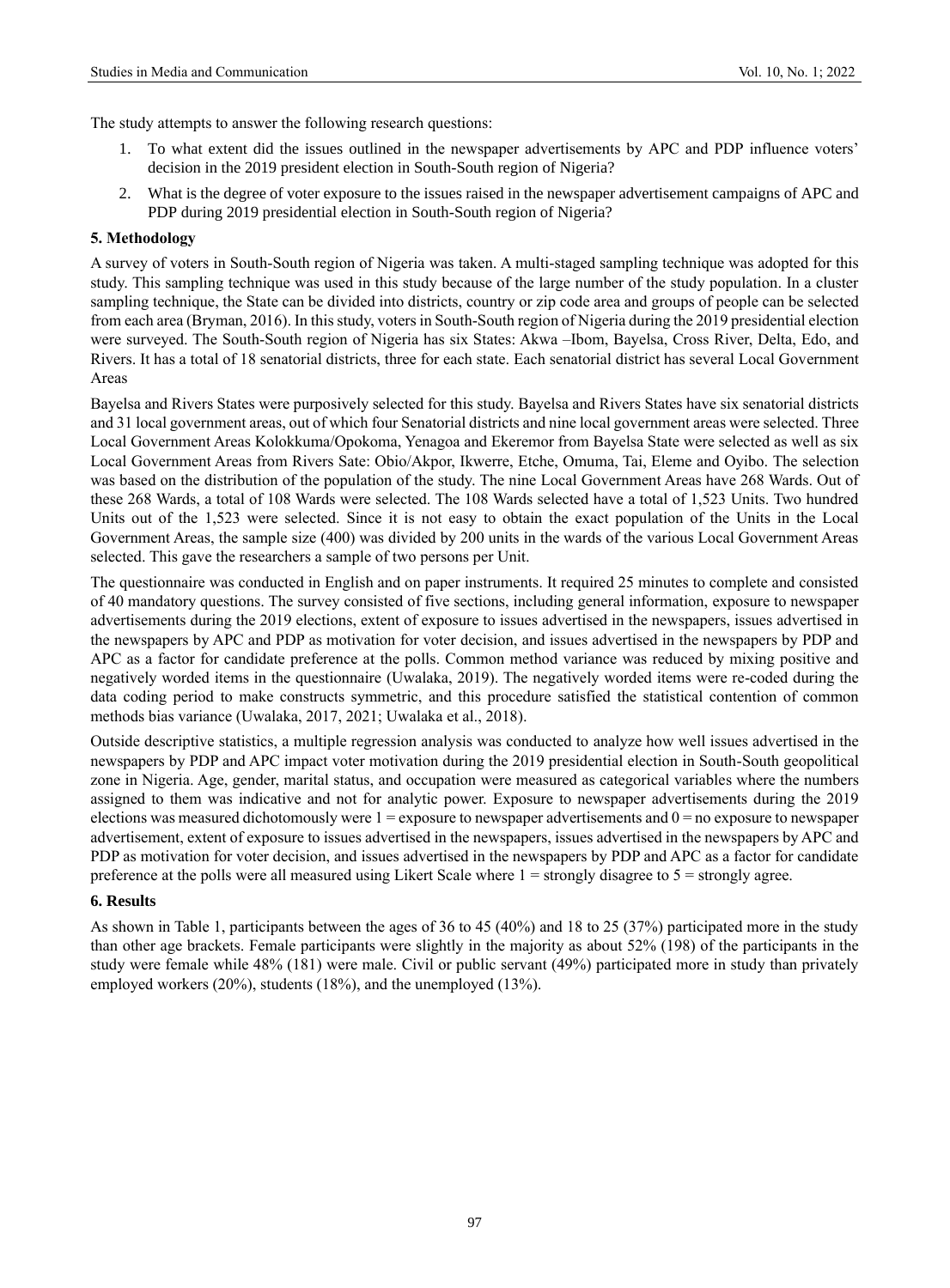| <b>Description</b> | <b>Options</b>        | Frequency $(\% )$ |  |  |
|--------------------|-----------------------|-------------------|--|--|
| Age                | 18-25                 | 148(37)           |  |  |
|                    | 26-35                 | 52(13)            |  |  |
|                    | 36-45                 | 160(40)           |  |  |
|                    | 45 and above          | 40(10)            |  |  |
| Occupation         | Student               | 72(18)            |  |  |
|                    | <b>Public Servant</b> | 196 (49)          |  |  |
|                    | Privately employed    | 80(20)            |  |  |
|                    | Unemployed            | 52(13)            |  |  |
| <b>Gender</b>      | Male                  | 192 (48)          |  |  |
|                    | Female                | 208 (52)          |  |  |

|  |  |  | Table 1. Participants sample characteristics, N=400 (% in bracket) |  |  |
|--|--|--|--------------------------------------------------------------------|--|--|
|--|--|--|--------------------------------------------------------------------|--|--|

To understand the extent of exposure, the researchers asked the voters to mark from very low to very high on the extent of their exposure to issues advertised in the newspapers by PDP and APC during the presidential election. From the data presented in Table 2 below, 58% (232) of voters in South-South geopolitical zone of Nigeria reported to have been exposed, very highly, of the issues advertised in the newspapers by PDP and APC during the 2019 presidential election. Another 29% (116) were highly exposed to the issues advertised in the newspaper. When added, "very high" and "high" show that 87% of all voters in the survey reported that they were either very highly exposed or highly exposed to issues advertised in the newspapers by both PDP and APC during the 2019 presidential election in Nigeria. This result shows that newspaper advertisements from PDP and APC were commonplace and persistent for these voters to have been widely exposed to the issues.

Table 2. Extent of exposure to issues advertised in the newspapers

| Option    | Responses | Percentage |
|-----------|-----------|------------|
| Very high | 221       | 58         |
| High      | 108       | 29         |
| Low       | 39        | 10         |
| Very low  | 11        | 3          |
| Total     | 379       | 100        |

A multiple regression analysis was performed to examine how well issues advertised in the newspapers by PDP and APC affect gender, marital status, occupation, age, election advertisements, advertisement influence, voters' ability, newspaper advertisement exposure, and voter motivation. In this multiple regression analysis, issues advertised by the two political parties (PDP and APC) were the dependent variable while gender, marital status, occupation, age, exposure to newspaper advertisements (exposure), extent of exposure to issues advertised in the newspapers (extent of exposure), issues advertised in the newspapers by the political parties as motivation (motivation), and issues advertised in the newspapers by the political parties as a factor for candidates' preference at the polls (factor for candidates preference) were independent variables.

Prior to conducting the multiple regression analysis (MRA), preliminary analyses were conducted to check for outliers and evaluate assumptions. No observations were identified as outliers, meaning that all 379 cases were involved in further analyses. All variance inflation factor (VIF) values were well below the threshold of 10. The highest value for VIF was 1.04. This means that no values were indicative of problematic collinearity. The inspection of the normal probability plot of standardized residuals as well as the scatterplot of standardized residuals against standardized predicted values indicated that the assumptions of normality, linearity, and homoscedasticity were met. Also, mahalanobis distance did not exceed the critical [x<sup>2</sup> for  $df = 4(at \alpha = 0.001)$  of 13.82] for any case in the data file, indicating that multivariate outliers were not of concern, and relatively high tolerances for the eight predictors in the regression model indicated that multicollinearity would not interfere with the interpretation of the outcome of the MRA.

In combination, gender, marital status, occupation, age, exposure, extent of exposure, motivation and factor for candidates preference accounted for a statistically significant 97% of variability in advertised issues from both political parties, adjusted  $\mathbb{R}^2 = .969$ ,  $F(8, 378) = 1172.6$ , p < .005]. Of the 8 primary predictor variables, four variables (marital status,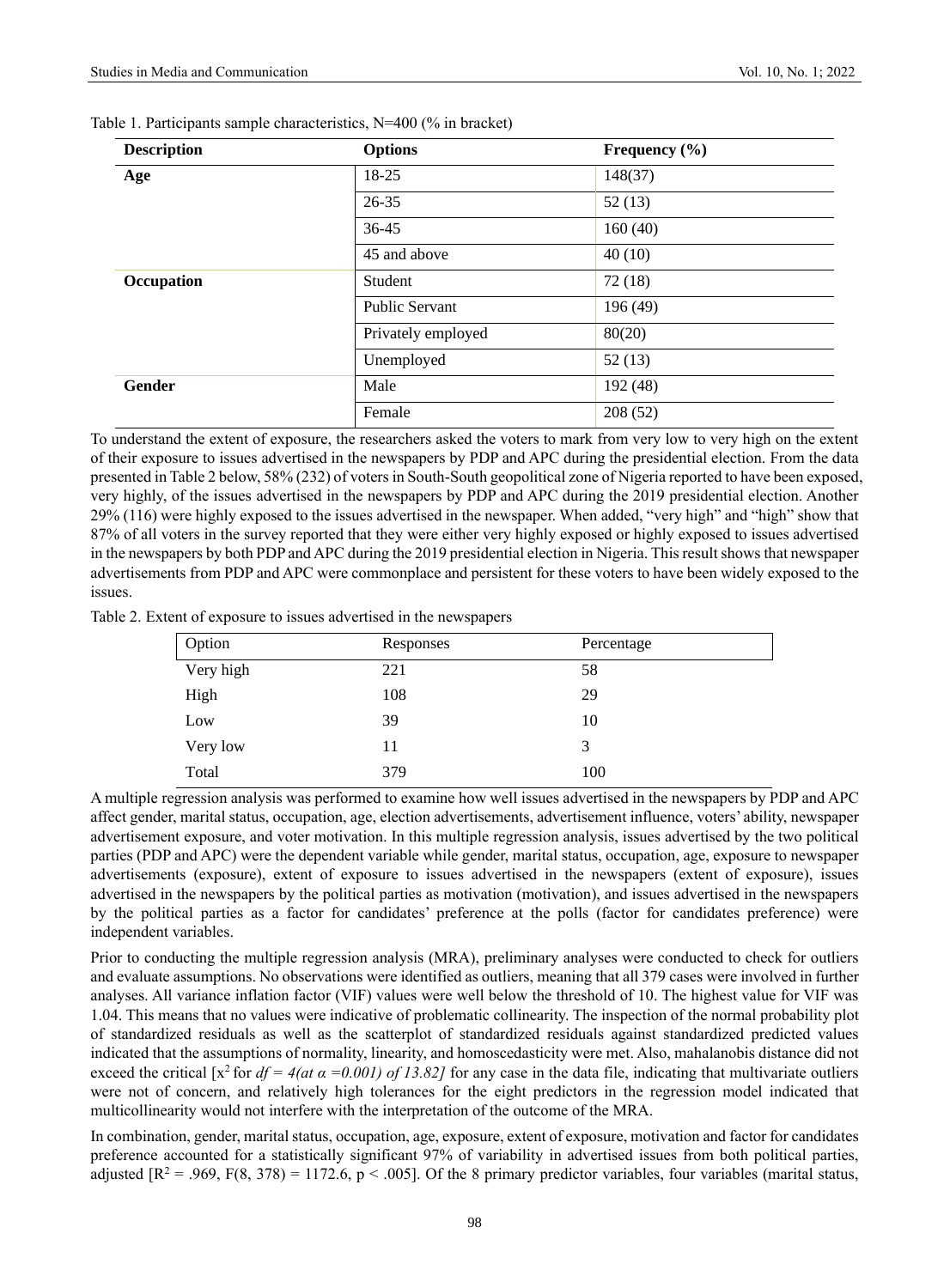occupation, advertisement exposure and factor for candidates' preference) made a unique statistically significant contribution to the model. Voters motivation made a unique statistical significant contribution to the model  $[(\beta = 558, t$ (368) = 10.708, p<.005)], advertisement exposure,  $[(\beta = .067, t (368) = 3.805, p < .005)]$ , marital status  $[(\beta = .257, t (368)$  $= 9.364$ , p<.005)], occupation  $[(β = .203, t (368) = 4.776, p < .005)]$ , and factor for candidates preference  $[(β = .129, t (368) = .005)]$  $= 3.809$ , p  $\leq 0.005$ ].

According to Table 3 below, the standardized beta values  $(\beta)$  of the significant predictors show that voter's motivation had an impact on how voters interpreted the issues advertised in the newspapers by PDP and APC than any other variable in the regression model. This means that voters who are well motivated to vote in the election positively followed the issues advertised by both PDP and APC. Marital status is second with a beta value (β) of 9.364, followed by Occupation of the voter with a beta value (β) of 4.776. Factor for candidates' preference is next with a beta value (β) of 3.809. Finally, advertisement exposure with beta values (β) of 3.805.

This means that voters who reported that the issues advertised in the newspapers by the two political parties motivated them to vote during the elections, were public servants, married and factored those advertised issues in the preference for a candidate. This result reveals that those who are educated, married and are self-efficacious were more interested to follow issues PDP and APC advertised in the newspapers that has to do with 'improvement of the economy', 'fight against corruptions', 'job creation', and 'improvement in security' than those who may not be self-efficacious, less educated and unmarried

However, age and gender, appear to have no effect on how voters assessed the issues advertised in the newspapers by the two political parties during the 2019 presidential elections.

|   | Model                                      | <b>Beta</b> | T        | Sig.     |        |                                  |   |
|---|--------------------------------------------|-------------|----------|----------|--------|----------------------------------|---|
|   |                                            |             |          |          | F      | <b>Adjusted</b><br><b>Square</b> | R |
|   |                                            |             |          |          | 1172.6 | .969                             |   |
| 1 | (Constant)                                 |             | $-2.892$ | $.004**$ |        |                                  |   |
|   | <b>Voters Motivation</b>                   | .584        | 10.708   | $.000*$  |        |                                  |   |
|   | Extent of exposure                         | $-.232$     | $-3.130$ | $.002**$ |        |                                  |   |
|   | Age                                        | $-.001$     | $-.014$  | .989     |        |                                  |   |
|   | Gender                                     | .039        | 1.398    | .163     |        |                                  |   |
|   | Marital status                             | .257        | 9.364    | $.000*$  |        |                                  |   |
|   | Occupation                                 | .203        | 4.776    | $.000*$  |        |                                  |   |
|   | advertisement exposure                     | .067        | 3.805    | $.000*$  |        |                                  |   |
|   | for<br>candidates'<br>Factor<br>preference | .129        | 3.809    | $.000*$  |        |                                  |   |

Table 3. Results for issues advertised in the newspapers from PDP and APC

Note: Regression coefficient \*p< .001, \*\*p<.005

## **7. Discussion and Conclusion**

The study investigated political advertisements and voter behaviour during the 2019 election in South-South region of Nigeria using responses from a paper-based survey of voters of the region. A substantial number of voters in South-South Nigeria were exposed to newspapers political advertising during the 2019 presidential elections in Nigeria. Table 2 above shows that majority of this study's sample were exposed to the issues advertised in the newspapers by both PDP and APC. Out of 400 voters who were exposed to newspapers political advertisement about the 2019 presidential elections, 77% of the voters received high exposure only 13% received lower exposure. The implication of this is that voters were highly exposed to the newspapers' political advertisements during the 2019 presidential elections.

This finding is like the finding of other scholars. For example, results demonstrate that exposure to television broadcast improved the political knowledge of the voters, and that the information delivered helped the voters to understand the election process and improved the knowledge regarding the voting process such as where to thumb print during election (Aririguzoh, 2011). Results from this study and similar studies illustrate that the most effective political strategies for motivating, mobilising support and attracting voters during election is by exposure to advertisements. This is because political advertisements expose voters to necessary information about candidates' age, qualification, educational background, occupation, and political agenda. Findings show that exposure to political advertisements motivates and exerts great influence on the society and that political advertisements provide information to voters as they weigh their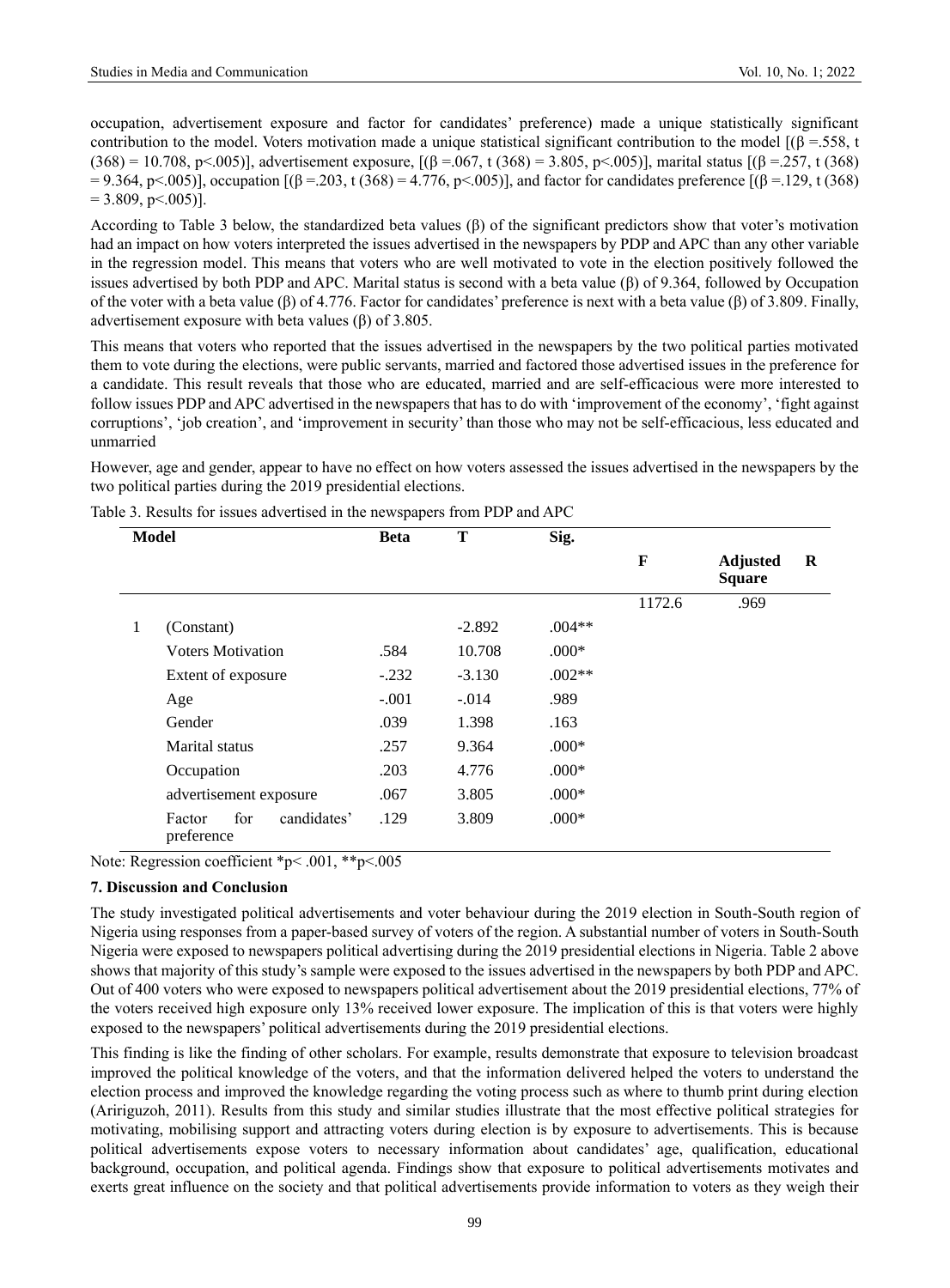voting options, that political advertisements shape voters perception of the campaign and frame the way in which voters interpret or seek out information (Daignault et al., 2013). In Nigeria, this result support results from other studies. It has been argued that the electorates in Ondo State were exposed to political advertisement on television, that this exposure influenced their choice of candidate to the extent that they perceived the messages to be credible and that these messages changed their perception towards the candidate (Olufemi, 2016). The high percentage of voters who were exposed to newspaper political advertisements during the 2019 presidential elections mirrors the findings that showed that 50% of Ogun State respondents were exposed to political advertisements during the 2011 governorship election, and that voters in Ogun State relied on political advertising (campaign message) for information about the government.

From the forgoing, it is logical to argue that newspaper political advertisements set the agenda for the citizens and educate them on the importance of elections during the 2019 presidential elections in South-South region of Nigeria. The basic essence of political advertising is to bring about attitudinal change of individual voters who expose themselves to such advertisements. Although, political advertisements seem to alter the composition of the voters but the registered partisan voters are much more likely to vote for their own party's candidate (Saleem et al., 2015). These compositions of changes result in nontrivial effect on the actual voting. The implication of this is that there may be other social factors that motivate voters during election.

Some of the issues in the newspaper advertorials of the two political parties in the 2019 presidential election were considered as motivating factors to voters' decision in South-South region of Nigeria. Findings from this study demonstrate that issues advertised in the newspapers by both PDP and APC motivated voters to vote during the 2019 presidential election in South-South region of Nigeria. This finding shows that age and gender were statistically insignificant on the motivation to vote and voting preference of voters who were exposed to newspaper political advertisements during the 2019 presidential election in South-South region of Nigeria. This finding is contrary to some studies. For example, it has been stated that personal experience and not political advertisements impact voters motivation and voting preference (Kjeldsen & Hess, 2021). This reliance on personal experience and cynicism, is as a result of broken political trust (Andrei, 2018). This broken political trust encompasses even the use of celebrities for political endorsement and advertisements (Fernández-Gómez et al., 2021). Another findings revealed that voters will need to be familiar with the politician before political advertisements and messages can resonate with the voters (Nai & Maier, 2021). Unlike these delineated studies, this study finds that political advertisements impact voters' motivation and preference. This supports the argument that political advertisements and engagement bring the politician closer to the voter and improve the bonds between the voter and the politician thereby influencing the voting preference (Tranová & Veneti, 2021).

This finding also support others that found that political advertising was the major factor that influenced voters' choice during the 2015 presidential election in Nigeria (Tejumaiye et al., 2018). Findings from Okpara et al. (2016) found that the political advertisements have significant effects on the electorate. This is because voters' choice of candidates in the 2015 governorship election in Imo States were significantly influenced by candidate's political advertising. Although the result of this study did not find such sweeping effect, data from this study uncovered a relationship between occupation, education, and marital status as well as exposure to newspapers political advertisements exposure and voters' motivation to vote and voting preference during the election. Results have also found that the different format, language, style and techniques used in delivering candidate's political messages help in determining voter's choice of a candidate in an election and that a good number of the public have great regard for media messages, and that this, passively influence them (Opene, 2012). This relates to the Yale's attitude change theory. The newspaper political advertisements helped not only set agenda during the election in 2019, but also helped in voter's behavioural change in support of certain political candidates. Like Yale's attitude change theory, the political advertisements in this study conditioned voters to change their attitudes and adopt the attitude or support a particular political aspirant that the advertisements have recommended.

This study investigated newspapers political advertisements and voters' behaviour during the 2019 presidential elections in South-South region of Nigeria. The study confirmed that majority of the voters were exposed to issues that were presented in the newspapers by the two political parties (PDP and APC). Majority of the issues in the newspaper political advertisements during the 2019 presidential elections motivated voters and were consequential to voters' voting decision and preference of candidates during the 2019 presidential election. This means that the exposure to information advertised in the newspapers during elections contributed among others factors to influence voter behaviour during the election.

This study also uncovered that those voters who reported to have been motivated to vote due to issues advertised in the newspapers by the two political parties (PDP and APC) were married, civil servants and those who factored the advertised issues in their preference for a political candidate. This result demonstrates that the media played an agenda setting function during the 2019 election campaigns. South-South voters exposed themselves and discussed the issues APC and PDP advertised in their newspaper's political advertisements during the 2019 presidential election.

This study recommends that political parties and political aspirants in Nigeria should place their political advertisements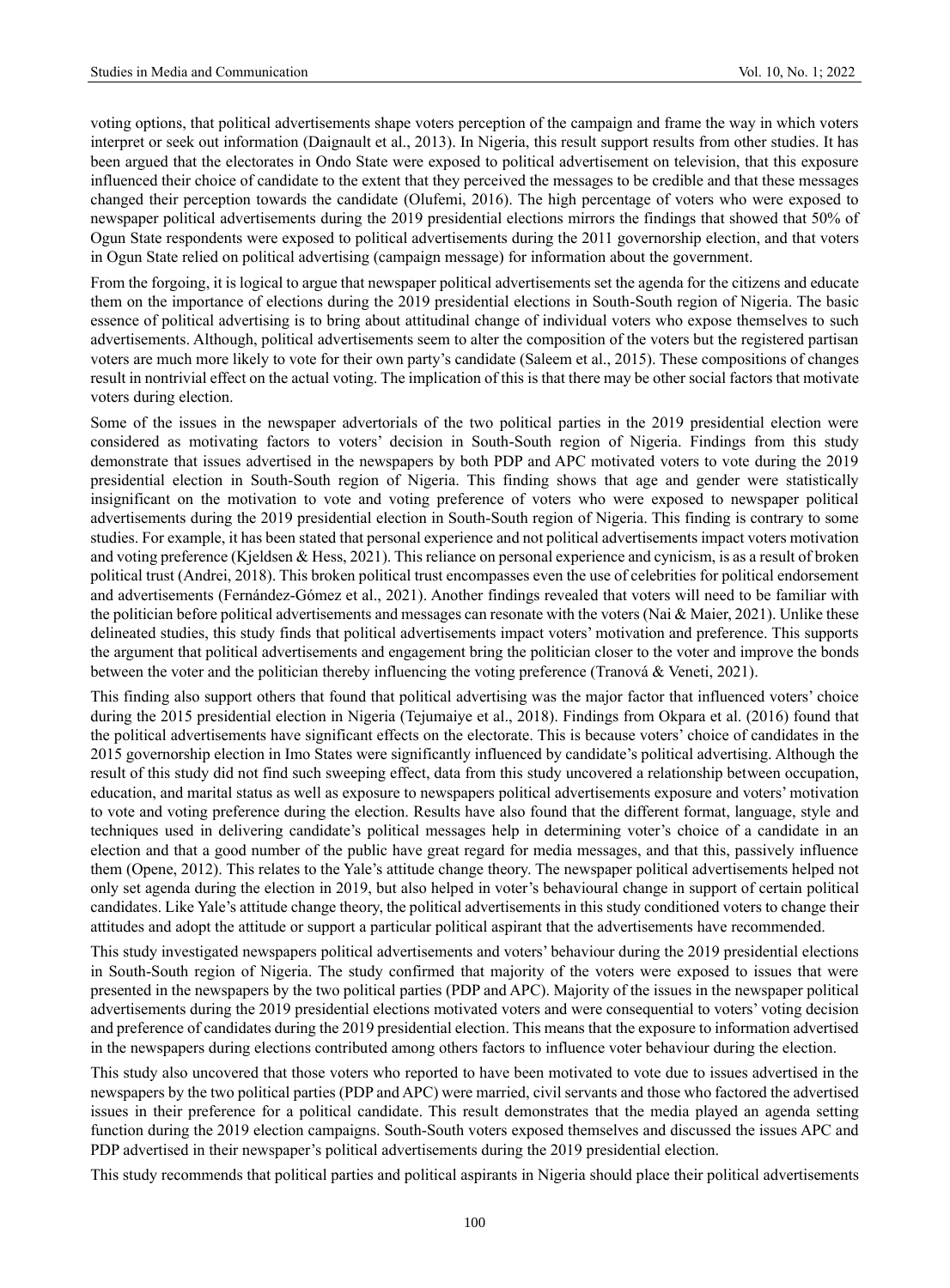in popular newspapers as that will expose their message and campaign promises to the voters. These voters are themselves opinion leaders. Future research should conduct a newspaper content analysis to ascertain the issues advertised in the newspapers and online media in an election. Also, it is suggested that quantitative study that represents Nigeria be conducted to evaluate the impact of political advertisements in voter behaviour in the 2023 general elections in Nigeria.

#### **References**

- Abati, S. (2010). Impact of political advertising on Nigerian electorate. *International Journal of Social Sciences and Humanities Reseach. Vol*, *4*, 221-228.
- Adanlawo, E. F., & Reddy, M. M. (2020). The role and effect of the mass media during electioneering. *Journal of African Films and Diaspora Studies*, *3*(2), 61.<https://doi.org/10.31920/2516-2713/2020/3n2a4>
- Ahmad, N. (2021). What drive marketization and professionalization of campaigning of political parties in the emerging democracy? Evidence from Indonesia in the post-Soeharto new order. *Journal of Political Marketing*, 1-28. <https://doi.org/10.1080/15377857.2021.1910610>
- Akinola, O. O., & Adekunle, I. A. (2022). Developing market-oriented politics in Nigeria: a review of the 2019 presidential election. *Journal of Marketing Communications*, *28*(1), 73-94. https://doi.org/10.1080/13527266.2020.1866646
- Andrei, C. (2018). The Political Marketing of Broken Trust. *Journal of Political Marketing*, *17*(2), 176-192. <https://doi.org/10.1080/15377857.2018.1447764>
- Arens, W. F. (2002). *Contemporary advertising*. Tata McGraw-Hill Education.
- Arens, W. F., Weigold, M. F., & Arens, C. (2012). *Contemporary advertising*. McGraw-Hill Higher Education.
- Aririguzoh, S. A. (2011). Television Influence on Political Knowledge of the 2007 Nigerian Presidential Elections among Residents of Ado-Odo/Ota, Ogun State. *Journal of Communication and Media Research*, *3*(1).
- Bappayo, A., Abubakar, A., & Kirfi, Y. H. (2021). The Impact of Mass Media on Political Mobilization Process in Plateau State Radio Television Corporation, Jos (PRTVC), Nigeria. *KIU Journal of Humanities*, *6*(1), 101-108.
- Bryman, A. (2016). *Social research methods*. Oxford university press.
- Butler, P., & Collins, N. (1999). A conceptual framework for political marketing. *Handbook of political marketing*, 55- 72.
- Daignault, P., Soroka, S., & Giasson, T. (2013). The perception of political advertising during an election campaign: A measure of cognitive and emotional effects. *Canadian Journal of Communication*, *38*(2). <https://doi.org/10.22230/cjc.2013v38n2a2566>
- Duru, C. W. (2021). Exposure to Social Media Political Campaigns and their Influence on the Choice of Candidates during the 2019 Governorship Election in Imo State, Nigeria. *Sau Journal of Management and Social Sciences*, *4*(1,2), 241-248.
- Felix, O. T., & Olakunle, I. A. (2017). Influence of Political Advertising on Voters Endorsement in 2015 General Elections in Ondo State. *AGOGO: Journal of Humanities*, *2*, 67-73.
- Fernández-Gómez, J. D., Pineda, A., & Gordillo-Rodriguez, M. T. (2021). Celebrities, Advertising Endorsement, and Political Marketing in Spain: The Popular Party's April 2019 Election Campaign. *Journal of Political Marketing*, 1- 26[. https://doi.org/10.1080/15377857.2021.1950099](https://doi.org/10.1080/15377857.2021.1950099)
- Hay, C. (2007). *Why we hate politics* (Vol. 5). Polity Press.
- Hovland, C. I., Janis, I. L., & Kelley, H. H. (1953). *Communication and persuasion*. Yale University Press.
- Hughes, A. (2011). Democracy is dead, long live political marketing'. *The Conversation*. https://theconversation.com/democracy-is-dead-long-live-political-marketing-2666
- Kjeldsen, J., & Hess, A. (2021). Experiencing multimodal rhetoric and argumentation in political advertisements: a study of how people respond to the rhetoric of multimodal communication. *Visual communication*, *20*(3), 327-352. <https://doi.org/10.1177/14703572211013399>
- Lazarsfeld, B., Berelson, B., & Gaudet, H. (1944). *he People's Choice: How the Voter Makes Up His Mind in a Presidential Campaign* (Vol. 27). Columbia University Press
- Lees-Marshment, J. (2003). Political marketing: How to reach that pot of gold. *Journal of Political Marketing*, *2*(1), 1- 32[. https://doi.org/10.1300/J199v02n01\\_01](https://doi.org/10.1300/J199v02n01_01)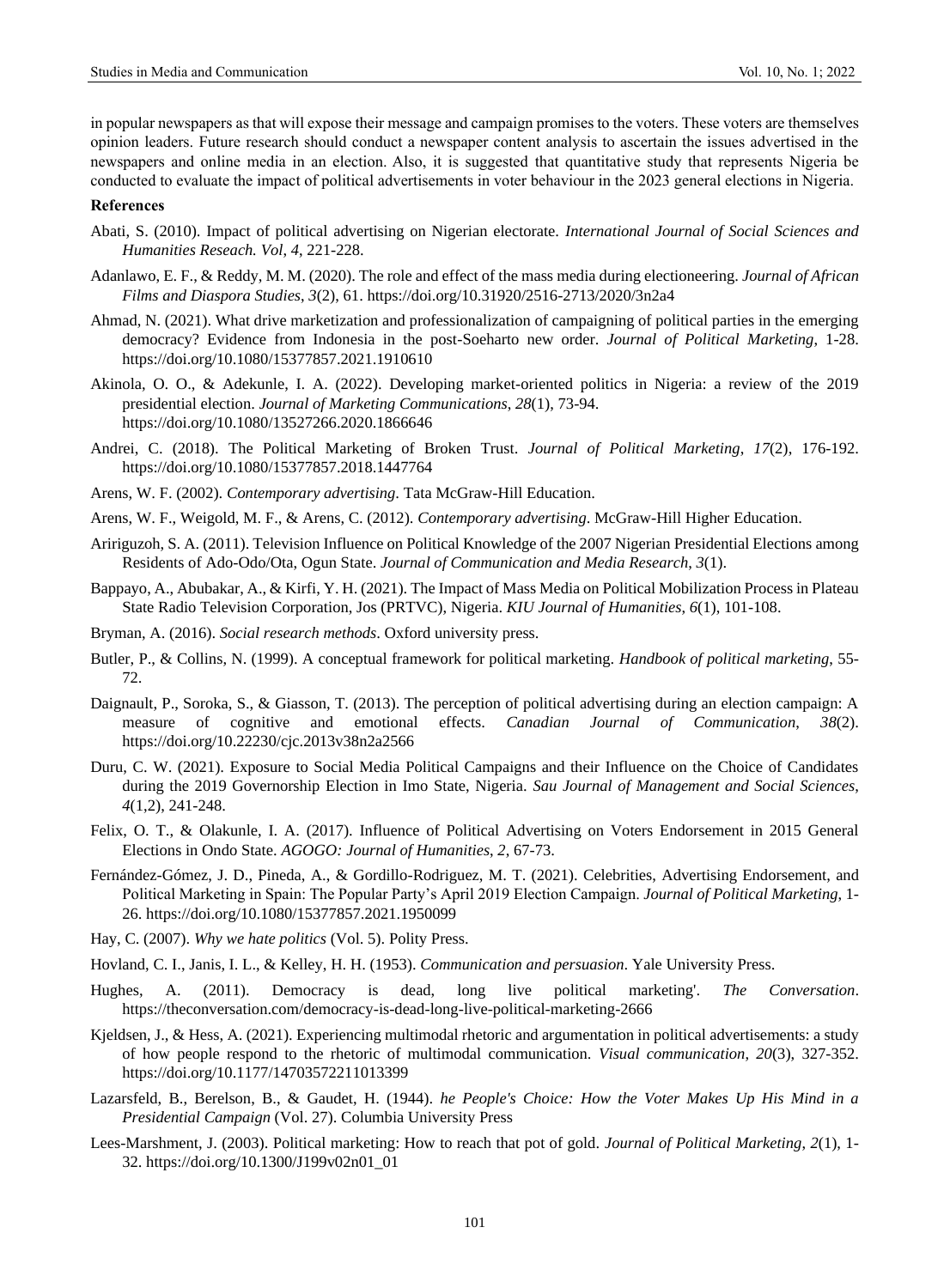- Lipsitz, K., & Padilla, J. (2021). The Nonlinear Effects of Political Advertising. *Journal of Political Marketing*, 1-14. <https://doi.org/10.1080/15377857.2021.1997877>
- McCombs, M. (1977). Agenda setting function of mass media. *Public relations review*, *3*(4), 89-95. [https://doi.org/10.1016/S0363-8111\(77\)80008-8](https://doi.org/10.1016/S0363-8111(77)80008-8)
- McCombs, M. E., & Shaw, D. L. (1972). The agenda-setting function of mass media. *Public opinion quarterly*, *36*(2), 176-187.<https://doi.org/10.1086/267990>
- McCombs, M. E., Shaw, D. L., & Weaver, D. H. (2013). *Communication and democracy: Exploring the intellectual frontiers in agenda-setting theory*. Routledge.
- McCombs, M. E., Shaw, D. L., & Weaver, D. H. (2014). New directions in agenda-setting theory and research. *Mass communication and society*, *17*(6), 781-802.<https://doi.org/10.1080/15205436.2014.964871>
- Nai, A., & Maier, J. (2021). The Wrath of Candidates. Drivers of Fear and Enthusiasm Appeals in Election Campaigns across the Globe. *Journal of Political Marketing*, 1-18.<https://doi.org/10.1080/15377857.2021.1930327>
- Newman, B. I. (1994). *The marketing of the president: Political marketing as campaign strategy*. Sage. <https://doi.org/10.4135/9781483326702>
- Nwosu, I. (2003). Polimedia: A general introductory overview and Analysis. *Polimedia: Media and politics in Nigeria. Pp1-15. ACCE*.
- Ogbonna, S. (2016). Agenda-Setting Role of the Nigerian Press: A Case Study of the Ebola Virus Disease Outbreak in Nigeria. *Agenda*, *49*.
- Okpara, G., Anuforo, R., & Achor, R. (2016). Effect of political advertising on voters' choice of candidate: Emphasis on the 2015 Governorship Election in Imo State, Nigeria. *European Journal of Business and Management*, *8*(26), 50- 70.
- Okunna, C. S., & Omenugha, K. (1999). Introduction to mass communication. *Enugu: New Generation Books*.
- Okwechime, C. (2015). Political Advertising in Nigeria's Emergent Democratic Process: An Overview of the 2007 Presidential Election. *GSTF Journal on Media & Communications (JMC)*, *2*(2), 1-13. [https://doi.org/10.5176/2335-](https://doi.org/10.5176/2335-6618_2.2.38) [6618\\_2.2.38](https://doi.org/10.5176/2335-6618_2.2.38)
- Olufemi, T. O. (2016). *Influence of television political advertisements on electorates' perception on 2015 presidential candidates* Baboock University]. Ilishan-Remo.
- Olujide, J., Adeyemi, S., & Gbadeyan, R. (2011). Nigerian electorates' perception of political advertising and election campaign. *Journal of Social Sciences*, *27*(3), 179-185.<https://doi.org/10.1080/09718923.2011.11892918>
- Oni, A., Ayo, C., Mbarika, V., Gberevbie, D., & Folarin, S. (2014). E-Democracy implementation: The imperative of agenda setting. Proceedings of the European Conference on e-Government, ECEG,
- Opene, N. F. (2012). Influence of Mass Media on the Choice of 2011 Presidential Candidates in Nigeria. *Unpublished Research Project, University Of Nigeria, Nsukka*.
- Osatuyi, B., Passerini, K., & Turel, O. (2022). Diminishing returns of information quality: Untangling the determinants of best answer selection. *Computers in Human Behavior*, *126*, 107009.<https://doi.org/10.1016/j.chb.2021.107009>
- Owuamalam, E. (2014). Voter perception of unique selling proposition in Nigeria's presidential political advertisement. *International Journal International Relation, Media and Mass CommunicationStudies*, *1*(1), 1-16.
- Passwaiter, S. (2020). Political ad spending this year reached a whopping \$8.5 billion. *AdAge, https://adage. com/article/campaign-trail/political-ad-spending-year-reached-whopping-85-billion/2295646*.
- Pich, C., Dean, D., & Punjaisri, K. (2016). Political brand identity: An examination of the complexities of Conservative brand and internal market engagement during the 2010 UK General Election campaign. *Journal of Marketing Communications*, *22*(1), 100-117.<https://doi.org/10.1080/13527266.2013.864321>
- Ridout, T. N., Fowler, E. F., & Franz, M. M. (2021). Spending fast and furious: Political advertising in 2020. *The Forum*, *18*(4), 465-492[. https://doi.org/10.1515/for-2020-2109](https://doi.org/10.1515/for-2020-2109)
- Ryan, T. J., & Krupnikov, Y. (2021). Split Feelings: Understanding Implicit and Explicit Political Persuasion. *American Political Science Review*, *115*(4), 1424-1441[. https://doi.org/10.1017/S0003055421000538](https://doi.org/10.1017/S0003055421000538)
- Safiullah, M., Pathak, P., Singh, S., & Anshul, A. (2017). Social media as an upcoming tool for political marketing effectiveness. *Asia Pacific Management Review*, *22*(1), 10-15[. https://doi.org/10.1016/j.apmrv.2016.10.007](https://doi.org/10.1016/j.apmrv.2016.10.007)